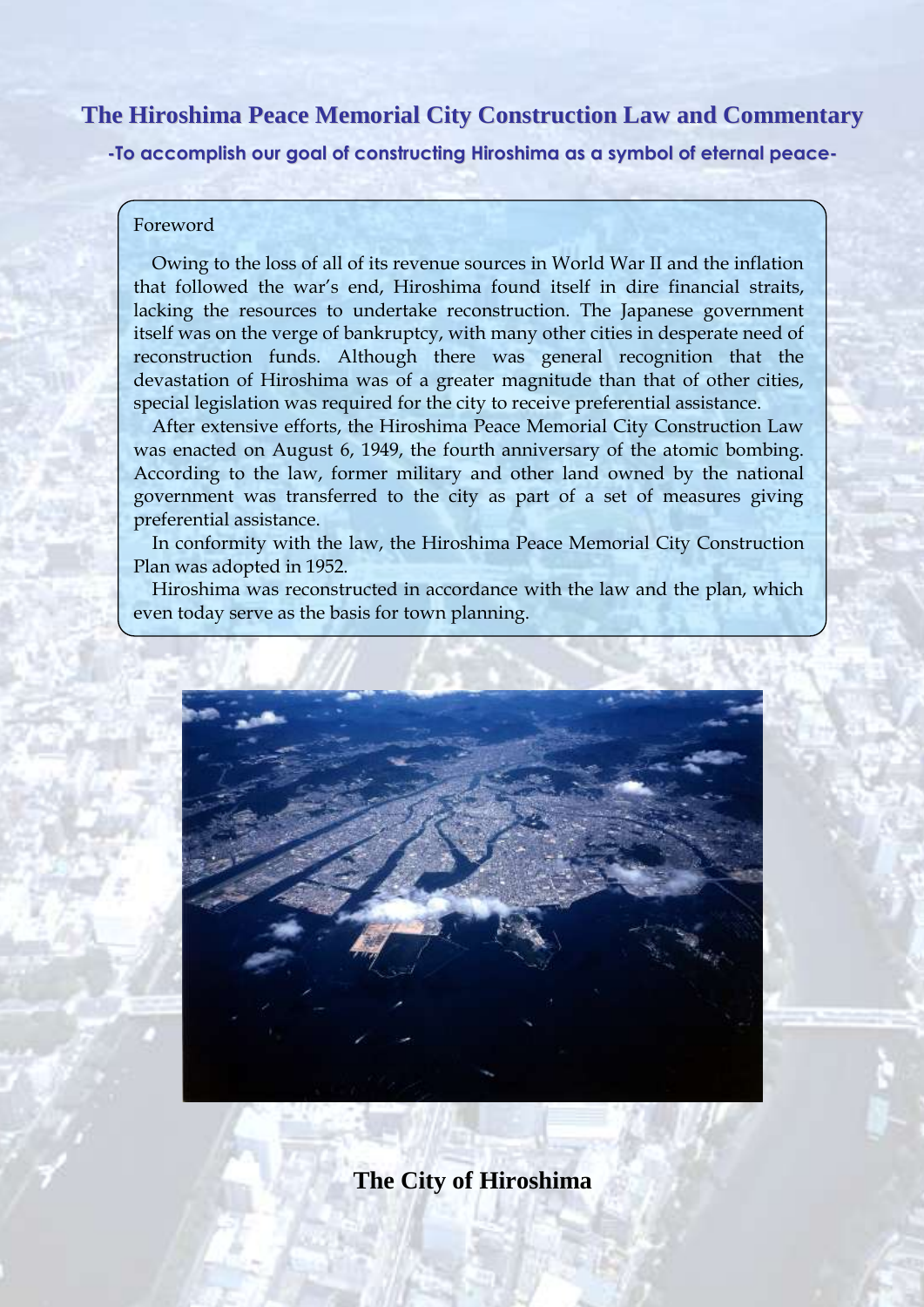# ■**Hiroshima Peace Memorial City Construction Law**

### **(Purport of this Law)**

**Article 1** It shall be the object of the present law to provide for the construction of the city of Hiroshima as a peace memorial city to symbolize the human ideal of sincere pursuit of genuine and lasting peace.

#### **(Explanation)**

This article declares the meaning and import of this law. All peoples throughout the world seek genuine and lasting peace as an ideal. The intent of this law was to construct Hiroshima as a city that symbolizes lasting peace and Japan's renunciation of war.



#### **Fig.1 Panoramic view after bombing (Oct.1945-Mar.1946)**

#### **(Planning and Endeavors)**

**Article 2** Special town planning for the construction of Hiroshima Peace Memorial City (hereinafter referred to as the Peace Memorial City Construction Plan) shall include, in addition to the planning provided for by Article 4 of the Town Planning Law, planning of facilities to inspire the pursuit of lasting peace and such other cultural facilities as would befit a peace memorial city.

2 The special town planning endeavors to construct the Hiroshima Peace Memorial City (hereinafter referred to as the Peace Memorial City Construction Endeavors) shall be developed for the purpose of implementing the Peace Memorial City Construction Plan.

### **(Explanation)**

This article identifies two types of Hiroshima Peace Memorial City Construction Endeavors. One focuses on transportation, sanitation, safety, economics and other important urban facilities. The other involves cultural facilities specifically indicative of a peace city. The Peace Memorial Park, the Cenotaph for the A-bomb Victims (Memorial Monument for Hiroshima, City of Peace), the Peace Memorial Museum, and Peace Memorial Hall were built as peace memorial facilities.

#### **(Reference)**

The Nakajima District is located in the center of the City and lies between the two rivers, the Motoyasugawa and the Honkawa. It was formerly one of the city's main business districts. In 1946, much of this area was set aside as Nakajima Park under the Hiroshima



**Fig.2 Nakajima District after bombing**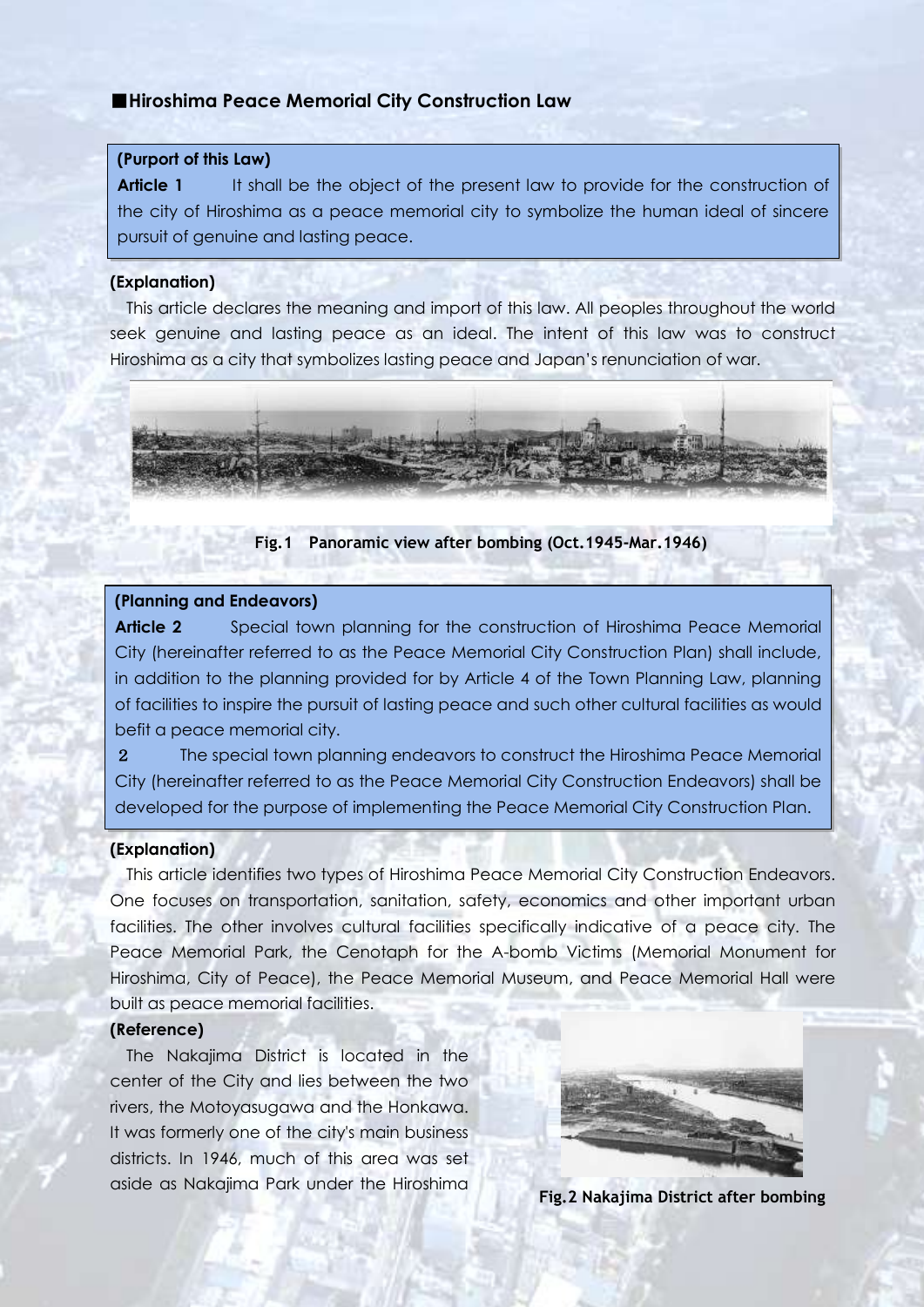War Damage Reconstruction Plan.

 Upon approval of the Hiroshima Peace Memorial City Construction Plan in 1952, the Atomic Bomb Dome and the immediate environs became part of Nakajima Park which was renamed Peace Memorial Park.

In accordance with the Town Planning Law, the Park and the Atomic Bomb Dome were designated as a memorial to world peace.





#### **(Assistance for Endeavors)**

**Article 3** Relevant agencies of the national and local governments shall, in light of the significance of the purpose described in Article 1, render every possible assistance to the expedition and completion of the Peace Memorial City Construction Endeavors.

#### **(Explanation)**

This article stipulates that prefectural and municipal governments, in addition to the national government, are required to provide assistance through involvement in the construction of the peace city. The purpose of this assistance is to promote construction and improvement of the peace city, and such assistance is to be offered proactively, without waiting to be asked.

#### **(Reference)**

In 1952, Heiwa-ohashi Bridge and Nishi-heiwa-ohashi Bridge were constructed under direct control of the national government. The railings of these bridges were designed by world famous Japanese-American Sculptor *Isamu Noguchi*.



**Fig.4 Heiwa-ohashi Bridge (1952)**



**Fig.5 Present Heiwa-ohashi Bridge**

In May 2000, Bank of Japan made a decision to donate land and building of former Hiroshima office to the City of Hiroshima without compensation on condition that this building is designated as a national important cultural property.



**Fig.6 Former Hiroshima office of Bank of Japan**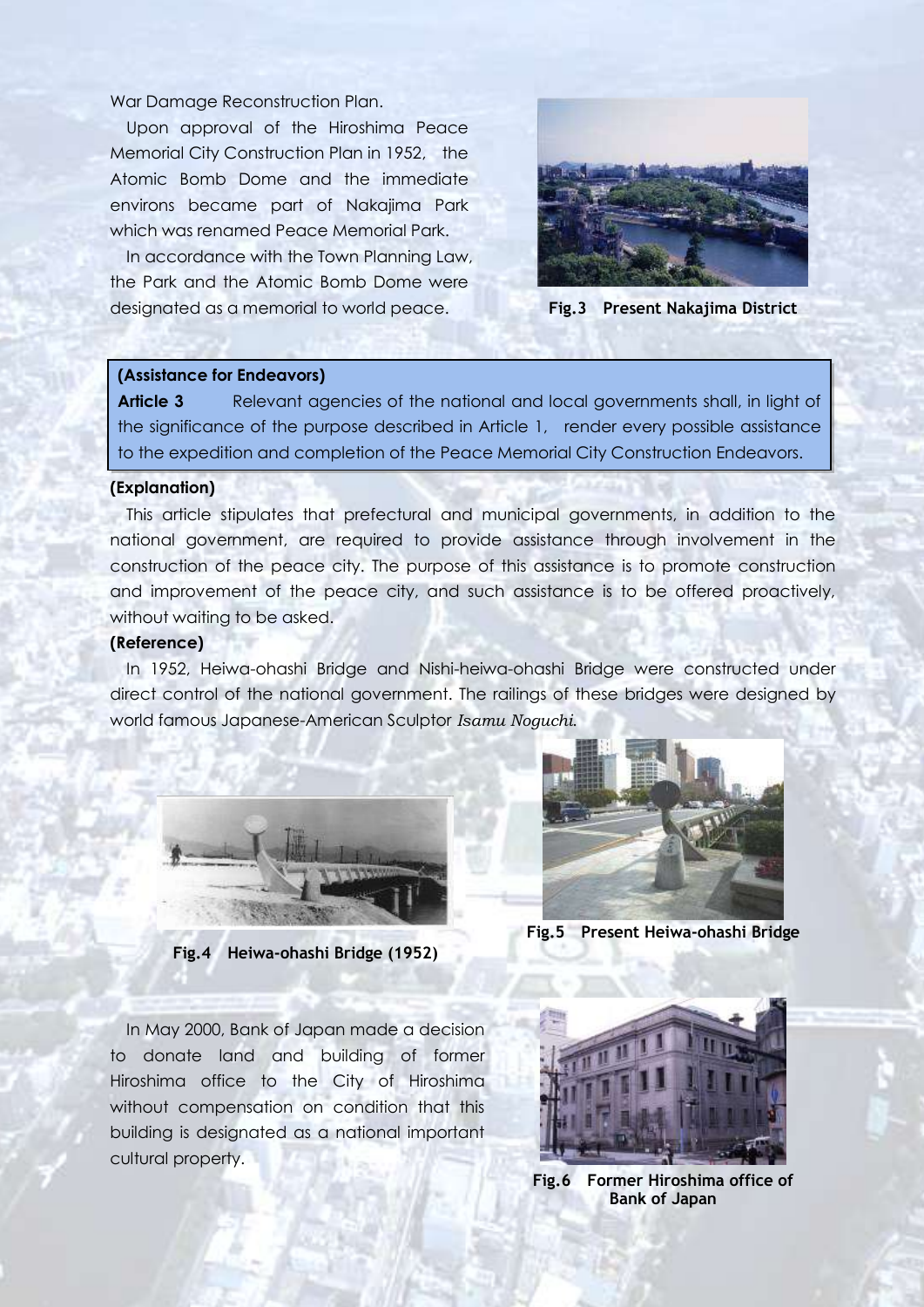### **(Special Subsidies)**

**Article 4** As deemed necessary for the execution of the Peace Memorial City Construction Endeavors, the national government may, Article 28 of the National Property Law notwithstanding, transfer ordinary assets to those local public entities mandated to bear the expenses required by construction endeavors.

### **(Explanation)**

By this article, approximately 35 hectares of nationally-owned former military property was donated without compensation to the city for construction of the peace memorial city.

### **(Reference)**

These are examples of facilities constructed on the land donated by the national government.



**Fig.7 Hiroshima Citizen's Hospital**



**Fig.8 Motomachi High School**



**Fig.9 Hiroshima Big Wave and Ushita Filtration Plant**

| Intended purpose              | Land area $(m^2)$ |  |
|-------------------------------|-------------------|--|
| <b>Educational facilities</b> | 146,888.26        |  |
| Water supply facilities       | 171,153.39        |  |
| <b>Welfare facilities</b>     | 1,513.44          |  |
| <b>Sanitation facilities</b>  | 25,974.91         |  |
| Total                         | 345,530.00        |  |

### **Table1 List of former military property donated to the city**

# **(Reporting)**

**Article 5** Those engaged in executing the Peace Memorial City Construction Endeavors shall strive to complete said endeavors promptly and shall submit progress reports to the Minister of Construction at least once every six months.

2 The Prime Minister shall report to the Diet once each year the status of the Peace Memorial City Construction Endeavors.

### **(Explanation)**

This article made it clear that construction of a peace city was not just a Hiroshima issue.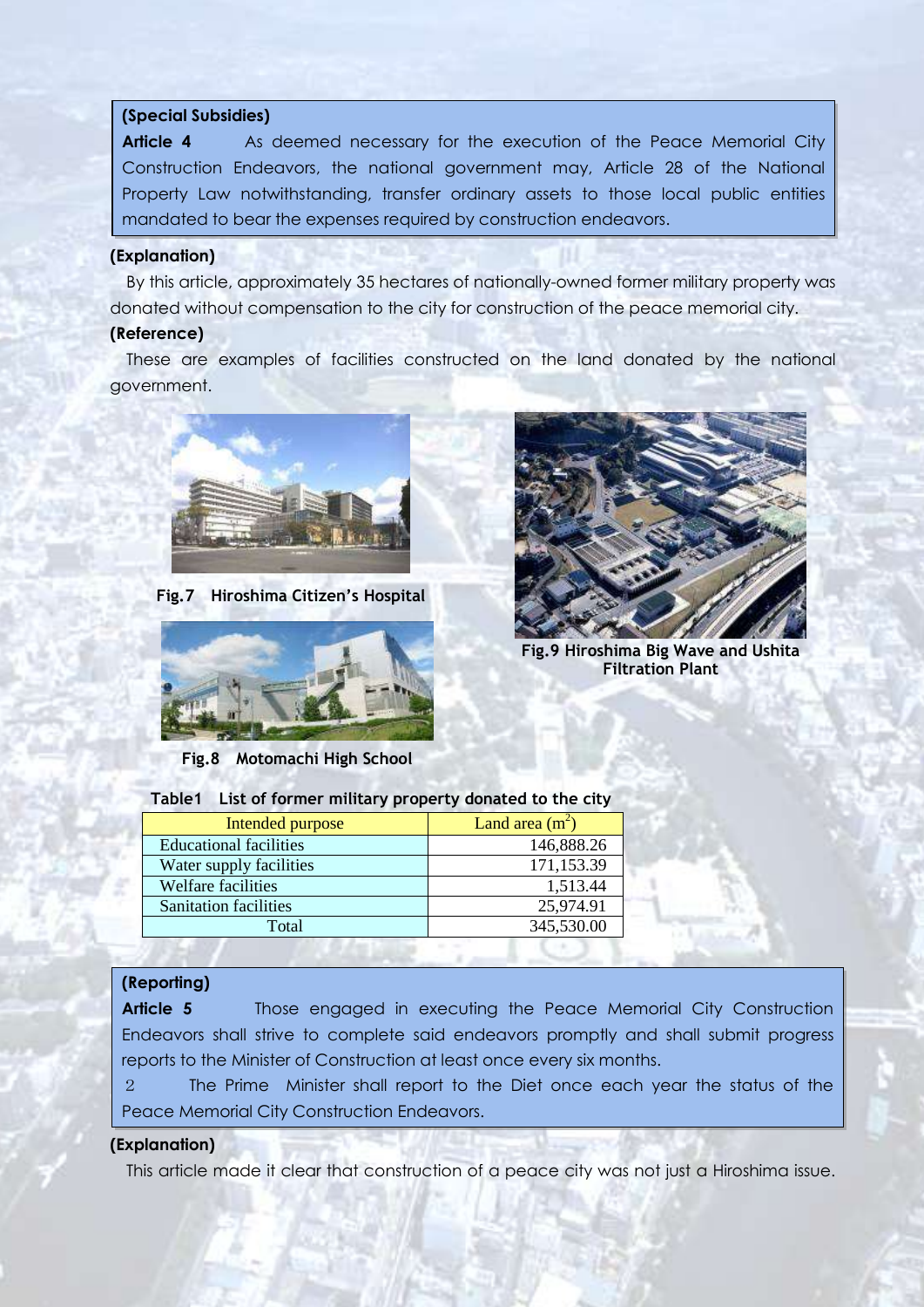The peace city was a national project supported by the will of the Japanese people. Thus, the Japanese people as a whole were to receive annual progress reports presented to the Diet. To date, the total cost of the Peace Memorial City Construction Endeavors amounts to some 1.7 trillion yen.

### **(Responsibility of the Mayor of Hiroshima)**

**Article 6** The Mayor of Hiroshima shall, with the cooperation of residents and support from relevant organizations, establish a program of continuous activity toward completion of the Hiroshima Peace Memorial City.

### **(Explanation)**

In addition to working toward the swift completion of the endeavors, the Mayor of Hiroshima is required by this law to strive ceaselessly as befits the mayor of a peace city to bring Hiroshima ever closer to being the ideal Peace Memorial City. In addition, all of Hiroshima's residents are hereby obligated to strive, in the spirit of peace and cooperation, to fulfill the promise of "Hiroshima, the Peace Memorial City."

# **(Reference)**

These are examples of assistance from citizens and local financial circles.

Preservation work of the A-Bomb Dome was carried out three times (1967, 1990, 2002) funded largely by the donations of private citizens. And, As well, Hiroshima Municipal Baseball Stadium was built in 1958 as center of sports with the donations of local financial circles.



**Fig.10 A-Bomb Dome under first preservation work (1967)**



**Fig.11 Hiroshima Municipal Baseball Stadium after completion (1958)**

## **(Application of the Acts)**

**Article7** Unless otherwise stipulated by this law, the Special Town Planning Law and the Town Planning Law shall apply to the Peace Memorial City Construction Plan and the Peace Memorial City Construction Endeavors.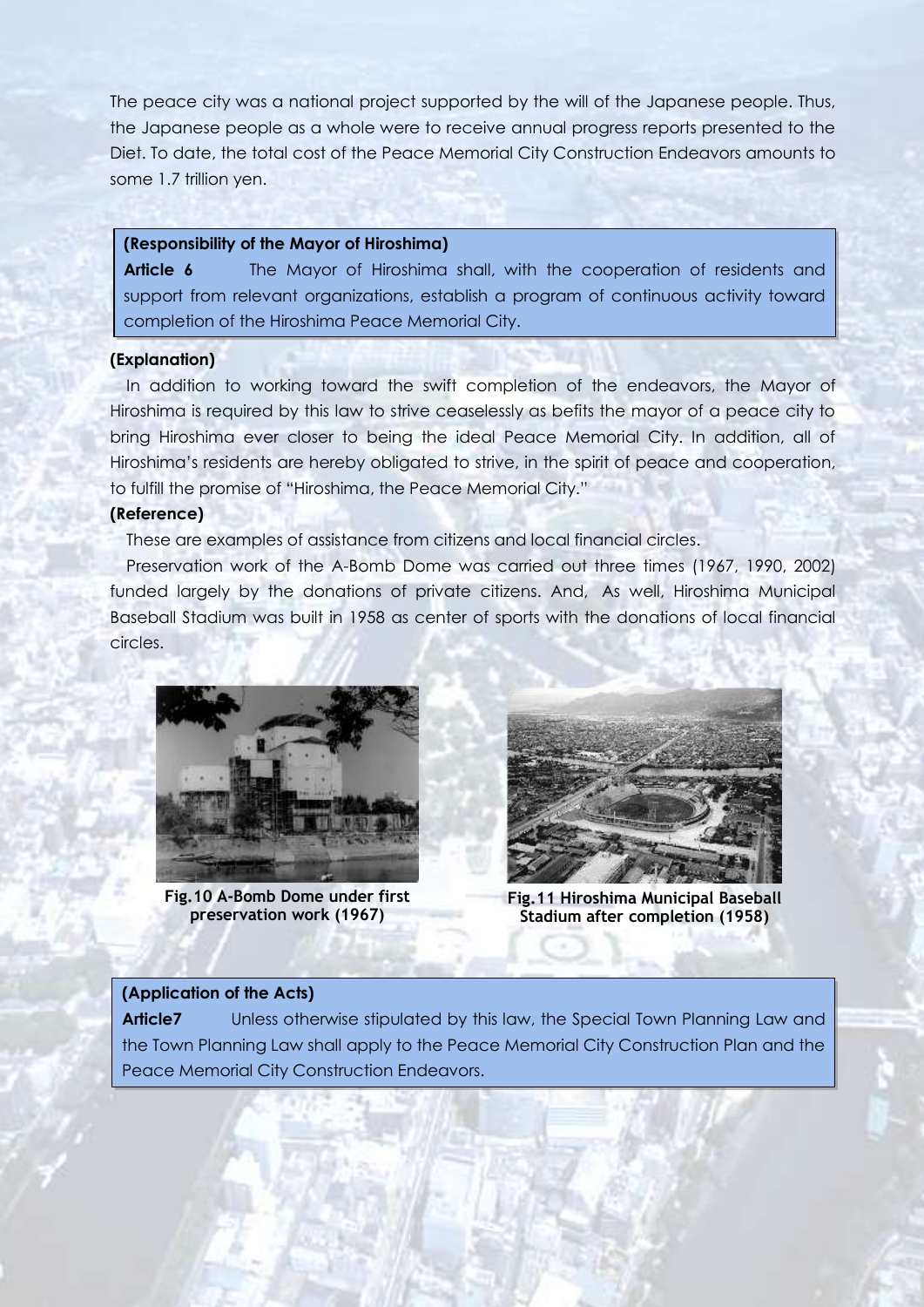

**Fig.12 Map of related facilities to the law**

# ■**Hiroshima Peace Memorial City Construction Plan**

In conformity with the law, the Hiroshima Peace Memorial City Construction Plan was adopted in 1952. It specified the following measures:

# **Outline of the plan**

- 1 To build a park of 12.21 hectares in the Nakajima District near the hypocenter of the atomic bomb explosion, to be designated as a memorial place and called Peace Memorial Park.
- 2 To designate an area of 58.74 hectares (44.1 hectares in the present plan), including the site of Hiroshima Castle, to be called Chuo Park, and to build many other parks in the city.
- 3 To plan riverside green tracts, so as to enhance the attraction of the rivers flowing through the city from north to south; furthermore, to preserve tracts of woodland in surrounding mountain areas.
- 4 To lay arterial roads in a grid pattern using as an axis the 100-metre-wide road which runs through the centre of the city from east to west.
- 5 To establish an efficient sewerage and drainage system, since most of the urban area of the city lies on the delta.